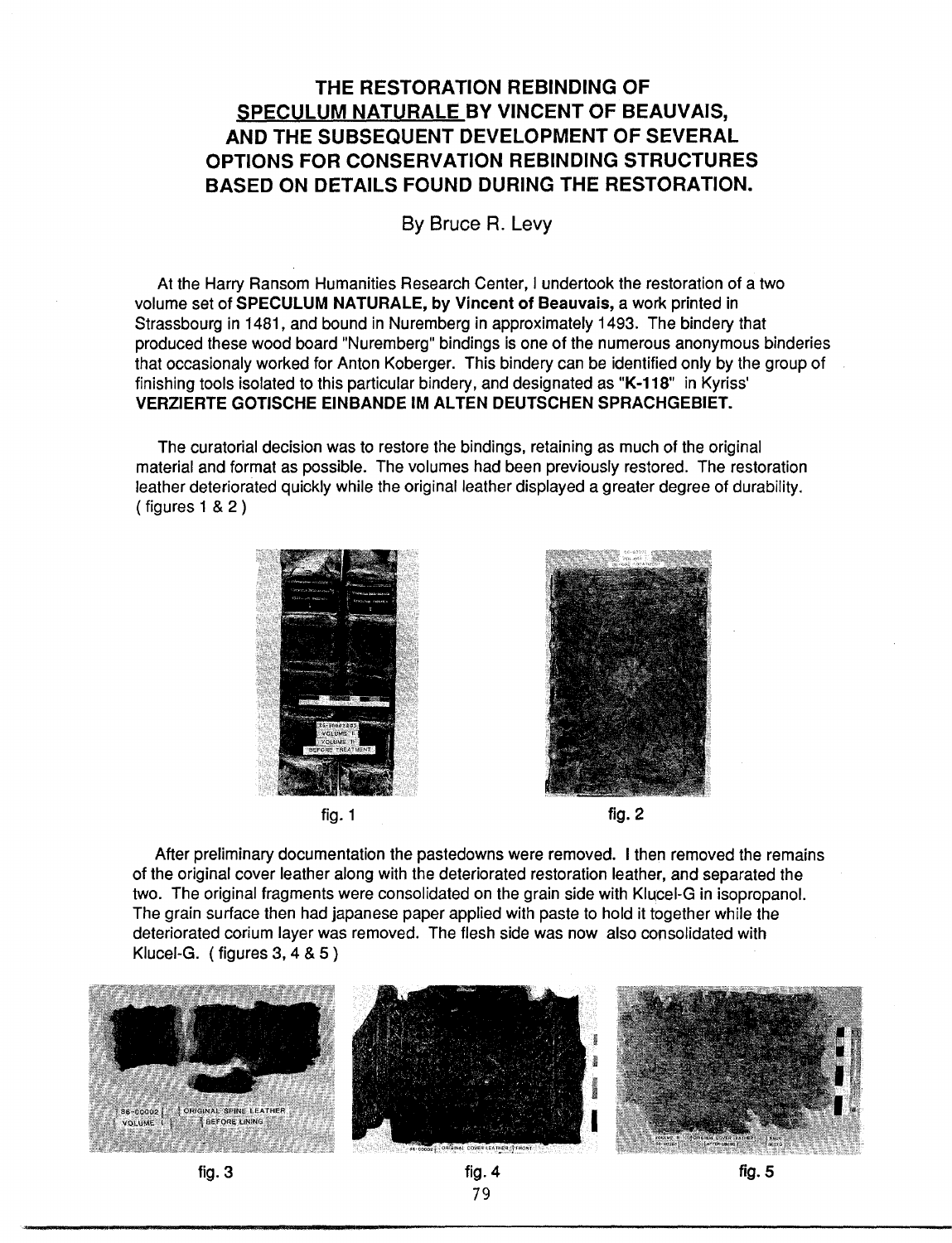During the cleaning and repair of the wooden boards some interesting details were found. As with many early wooden board books, the vellum spine lining was extended and the flaps were attached to the board to strengthen the board-to-text attachment. One would usually find the vellum flaps attached to the inside of the board. Although the previous restorer had removed them, fragments of the original flaps were found. However, in this case, the flaps were split by two cuts, and of the resulting three tabs, the outer two were attached to the outside of the boards while the center one was passed to the inside and attached to the inner board surface. During restoration the same structural elements were replicated. ( figures 6, 7 & 8 )



This interesting variation kept the point of the beveled board edge at the apex of the spine fold of the first and last section. As the inside of the board was absolutely flat, another critical detail, we had a slightly rounded structure, with no shoulder, no visible spine swell, with pages that opened to the spine fold from the first to the last page and with none of the usual page flexion one finds with the traditional rounded and backed structure ( figure 9 ) , or even the minimally shouldered hard board conservation structure. (figure 10)





fig. 9 fig. 10

The books were recovered and the original leather cover and spine pieces were inlayed into the new leather. Even with the original sewing, the books now exhibited a remarkable flexibility and flow due to these mentioned elements. ( figures 11, 12 & 13) A cut-away model was fabricated to illustrate the superstructure. ( figure 14 )



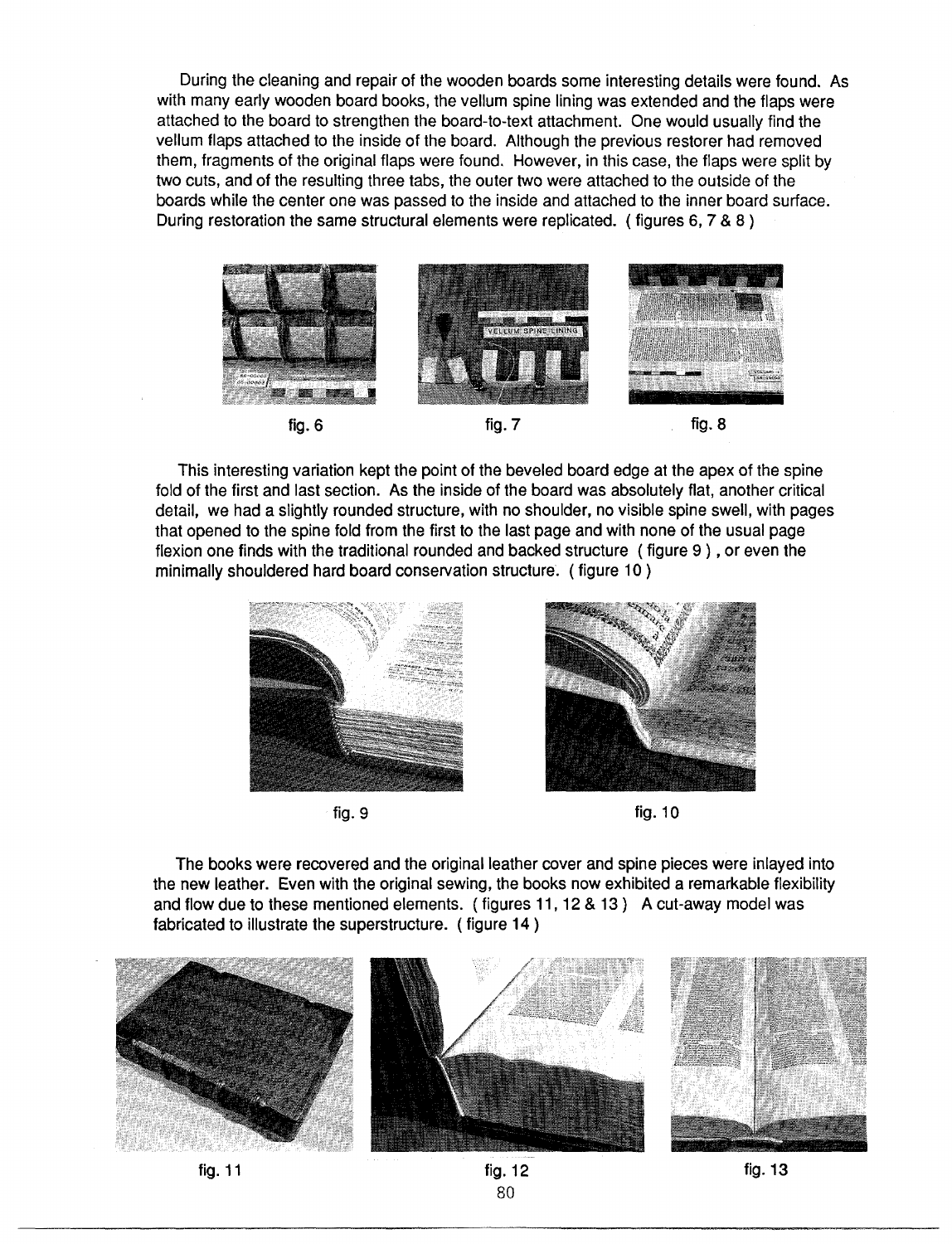Although I am sure that others like these two books must exist, I have been thus far unable to find other books in the HRHRC collection that exhibit this unique combination of structural elements.

This structure held for me many possibilities, and I began to construct models using these details applied to different book conservation requirements. This structure, which we call **"K-118",** for want of a better name, is applicable not only in conservation rebinding, but for restoration of original bindings as well. There are, however, some important structural elements which must be utilized.

First, after sewing either with supports or un-supported, the spine of the text is pasted or glued. Here one has the choice of an adhesive binding, or if sewn on a japanese paper concertina, a non-adhesive structure. The degree of round that is finally given is dependent on the amount of spine swell after gluing-up. The important point here is that after rounding with the fingers and, if needed, a gentle hammering, the text is dropped into a backer, not with a shoulder's space protruding, but right up to the spine fold and supports. Here it is gently squeezed and guided by hand until the spine swell is translated into the round. Now the text block will be completely flat, with no shoulder, and no swell. ( figure 15 ) The spine can now be set with another coat of paste or glue. At this point a headband can be sewn, either to be laced into the boards, or un-laced.





fig. **14** fig. 15

The next step is to cut the boards, and shape them if this is desired. The important step here is to leave the inner gutter edge un-beveled, and the outer edge gently rounded to continue the round of the spine. This places the point of the inner board edge right at the spine fold of the first and last sections. ( figure 16 ) I frequently use boards made of laminated conservation board, shaped to give a refined profile, but with the feel and mass of wooden boards. The conservation board gives the element of dimensional stability, but wooden boards could also be used. ( figure 17 ) If there are supports one can now lace the text block to the boards in any manner desired. Since a split-flap vellum spine liner will be attached to the boards inside and out with glue, leave about 1/32" set back of the boards towards the foredge to allow a better openability.





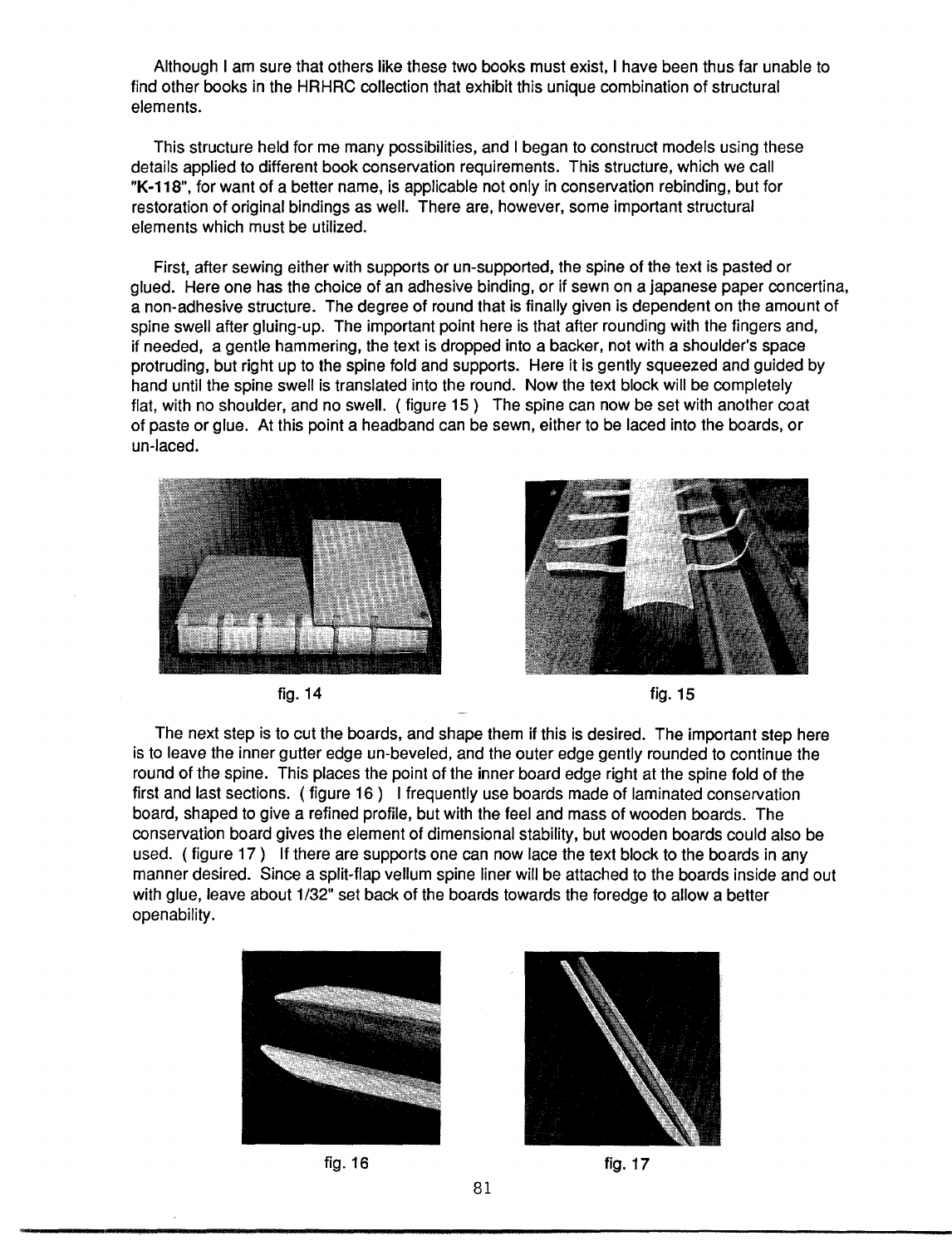If the headband is to be laced-in, now is the time to do it. Next the vellum liner is adhered to the spine between panels or supports, leaving enough extra material for the flaps. For all but large books, I use manuscript vellum (parchment) that is on the heavy side, rather then the stiff covering vellum. The choice here will come from experience. I soften the vellum or parchment with paste where it will come into contact with the spine and apply it with a mixture of paste and PVA, using a bit of paste on top to facilitate rubbing down to insure complete adhesion. Little wedges are then taken out of the flaps. ( figure 18 )

The center flap of the three is passed to the inside. The outer two flaps are attached first and then the inner flap is glued and the board closed on it to correctly position it. Here again I use a paste-PVA mixture, but it should not be too wet as it will cause the vellum to stretch and upon drying will pull the board back towards the spine. ( figures 19 & 20 ) When dry one can obscure the ridge of vellum by paring, filling with paper and sanding. Covering can be with virtually any usable material. Another aspect of this structure is that theoretically, the cover material can break down, but because of the vellum split-tabs, the structural integrity will be maintained. The structure is fully functional even without cover material.





I have completed several models, and used this structure on various artifacts with very satisfying results. The first model was one based on a folio sized book in alum-tawed pig, with foredge clasps and laced-in headbands. ( figures 21 & 22 ) The next model was designed for use with a restored illuminated manuscript, where the text was sewn on a concertina that was allowed to extend to the foredge as an interleaf, and interleaves of the same japanese paper between each bifolium, also extended to the foredge. This model was meant as one possible approach to a manuscript that was so convoluted that pigmented pages being turned would abrade each other if there was no protective interleaf. ( figures 23, 24 & 25 )







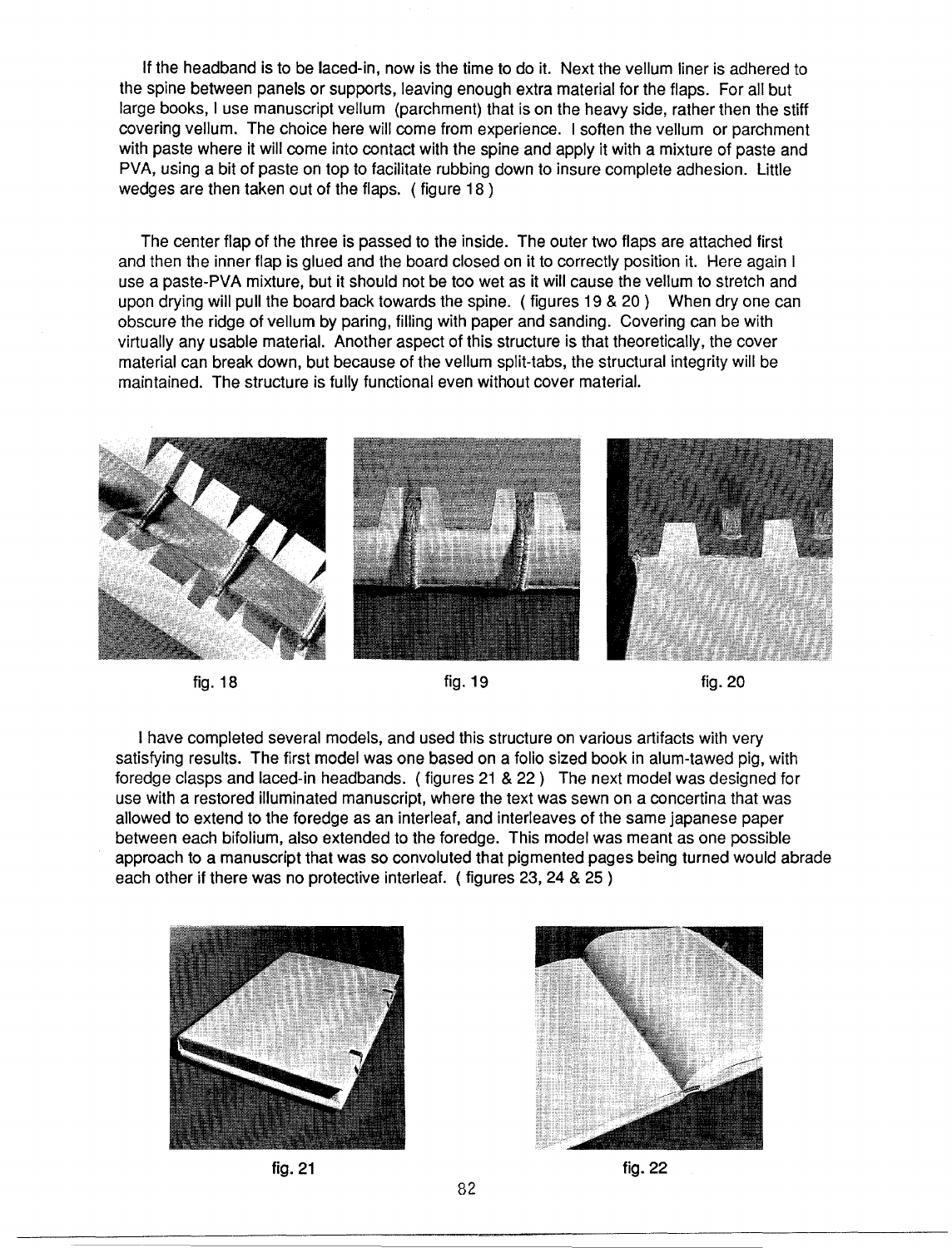

**fig. 24** 

The third model was a reference style 1/4 leather binding sewn on tapes with vellum tips. ( figures 26 & 27 ) The reference style of tape sewn book has proven to be remarkably durable, giving an extreme degree of flexibility, with the capacity to return to round upon closing. Still another is a model for a photographic album which allows the photograph to be supported by floating in a tabbed piece of paper, which slides into a stiff mat-page. This page is sewn into the **K-118** structure which allows the pages to remain flat, without flexion, and without the stub or tab binding used in most historical photo album structures. ( figures 28, 29 & 30)